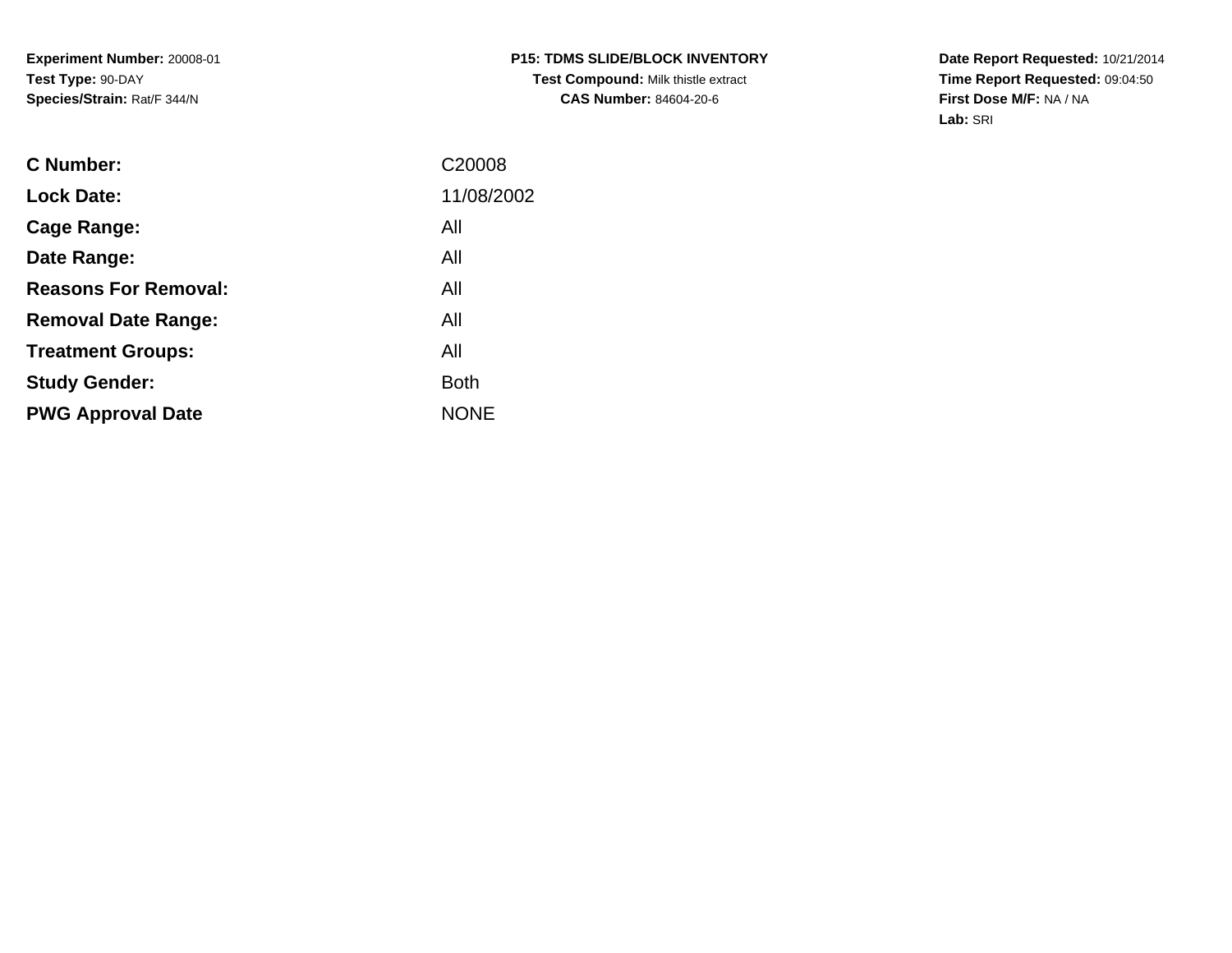#### **P15: TDMS SLIDE/BLOCK INVENTORY**

## **Test Compound:** Milk thistle extract

**CAS Number:** 84604-20-6

**Date Report Requested:** 10/21/2014**Time Report Requested:** 09:04:50**First Dose M/F:** NA / NA**Lab:** SRI

|                             | <b>SPECIES: Rat</b>      |                               | <b>STRAIN:</b> F 344/N   |                          |                             | <b>SEX: MALE</b> | <b>DOSE LEVEL: 0</b> | <b>PPM</b> |
|-----------------------------|--------------------------|-------------------------------|--------------------------|--------------------------|-----------------------------|------------------|----------------------|------------|
| <b>CID</b><br><b>NUMBER</b> | INDIVIDUAL<br>ANIMAL NO. | <b>HISTO</b><br><b>NUMBER</b> | NMBR OF<br><b>SLIDES</b> | NMBR OF<br><b>BLOCKS</b> | <b>WET</b><br><b>TISSUE</b> |                  |                      |            |
|                             | 00001                    | 99964                         |                          |                          | Y N                         |                  |                      |            |
| 2                           | 00002                    | 99965                         |                          |                          | Y N                         |                  |                      |            |
| 3                           | 00003                    | 99966                         |                          |                          | Y N                         |                  |                      |            |
| 4                           | 00004                    | 99967                         |                          |                          | Y N                         |                  |                      |            |
| 5                           | 00005                    | 99968                         |                          |                          | Y N                         |                  |                      |            |
| 6                           | 00006                    | 99969                         |                          |                          | Y N                         |                  |                      |            |
| 7                           | 00007                    | 99970                         |                          |                          | Y N                         |                  |                      |            |
| 8                           | 00008                    | 99971                         |                          |                          | Y N                         |                  |                      |            |
| 9                           | 00009                    | 99972                         |                          |                          | Y N                         |                  |                      |            |

 IN MY OPINION THIS MATERIAL IS OF SUFFICIENT QUALITY TO BE RETAINED IN THECARCINOGENESIS REPOSITORY UNLESS THE MATERIAL IS MARKED WITH AN ASTERISK

REVIEWED BY REPOSITORY SUPERVISOR

10

<sup>00010</sup> <sup>99973</sup> ................ ................ Y N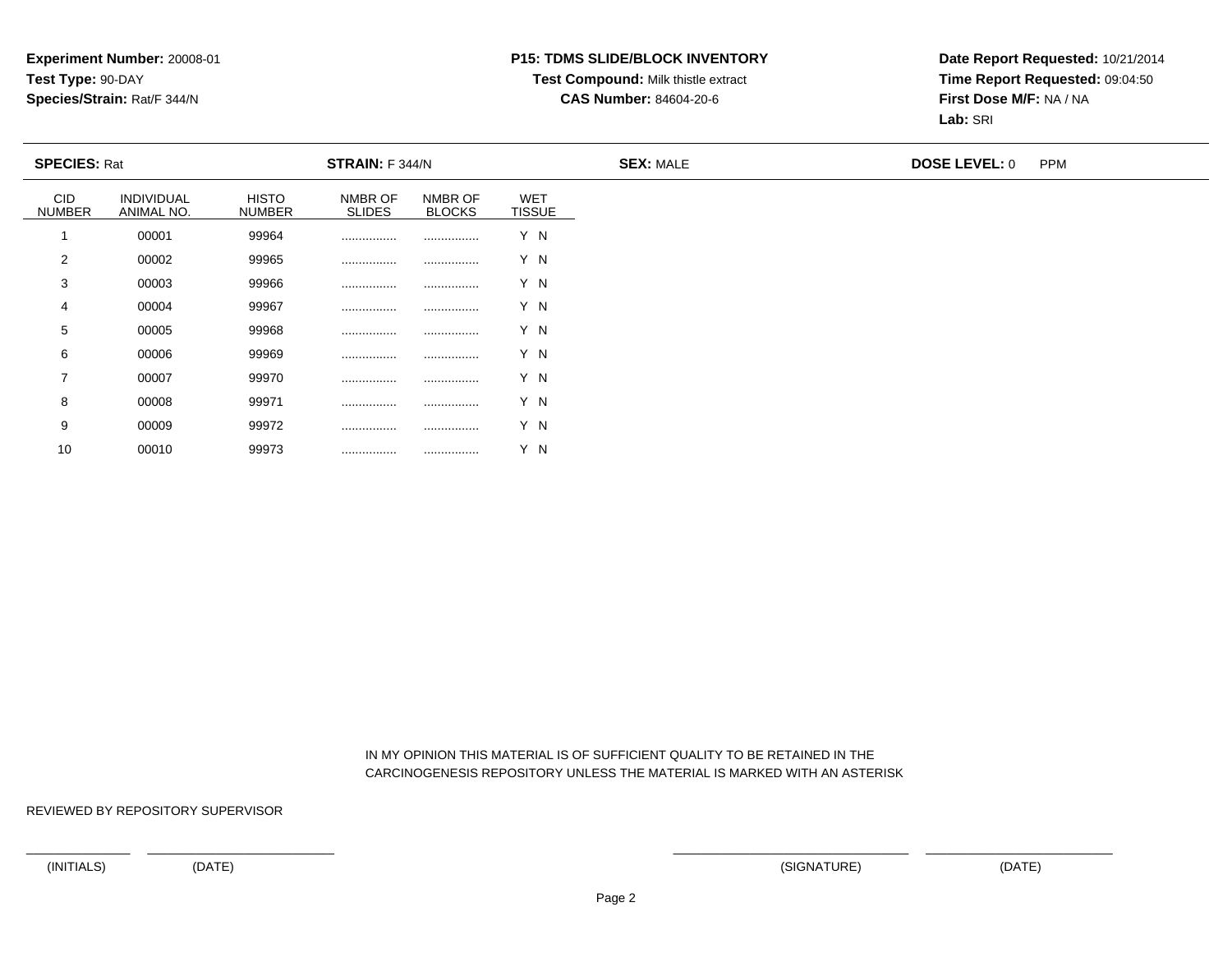### **P15: TDMS SLIDE/BLOCK INVENTORY**

## **Test Compound:** Milk thistle extract

**CAS Number:** 84604-20-6

**Date Report Requested:** 10/21/2014**Time Report Requested:** 09:04:50**First Dose M/F:** NA / NA**Lab:** SRI

| <b>SPECIES: Rat</b>         |                          |                               | STRAIN: F 344/N          |                          |                             | <b>SEX: MALE</b> | DOSE LEVEL: 3125 PPM |
|-----------------------------|--------------------------|-------------------------------|--------------------------|--------------------------|-----------------------------|------------------|----------------------|
| <b>CID</b><br><b>NUMBER</b> | INDIVIDUAL<br>ANIMAL NO. | <b>HISTO</b><br><b>NUMBER</b> | NMBR OF<br><b>SLIDES</b> | NMBR OF<br><b>BLOCKS</b> | <b>WET</b><br><b>TISSUE</b> |                  |                      |
| 11                          | 00011                    | 99974                         |                          |                          | Y N                         |                  |                      |
| 12                          | 00012                    | 99975                         |                          |                          | Y N                         |                  |                      |
| 13                          | 00013                    | 99976                         |                          |                          | Y N                         |                  |                      |
| 14                          | 00014                    | 99977                         |                          |                          | Y N                         |                  |                      |
| 15                          | 00015                    | 99978                         |                          |                          | Y N                         |                  |                      |
| 16                          | 00016                    | 99979                         |                          |                          | Y N                         |                  |                      |
| 17                          | 00017                    | 99980                         |                          |                          | Y N                         |                  |                      |
| 18                          | 00018                    | 99981                         |                          |                          | Y N                         |                  |                      |
| 19                          | 00019                    | 99982                         |                          |                          | Y N                         |                  |                      |

 IN MY OPINION THIS MATERIAL IS OF SUFFICIENT QUALITY TO BE RETAINED IN THECARCINOGENESIS REPOSITORY UNLESS THE MATERIAL IS MARKED WITH AN ASTERISK

REVIEWED BY REPOSITORY SUPERVISOR

<sup>00020</sup> <sup>99983</sup> ................ ................ Y N

20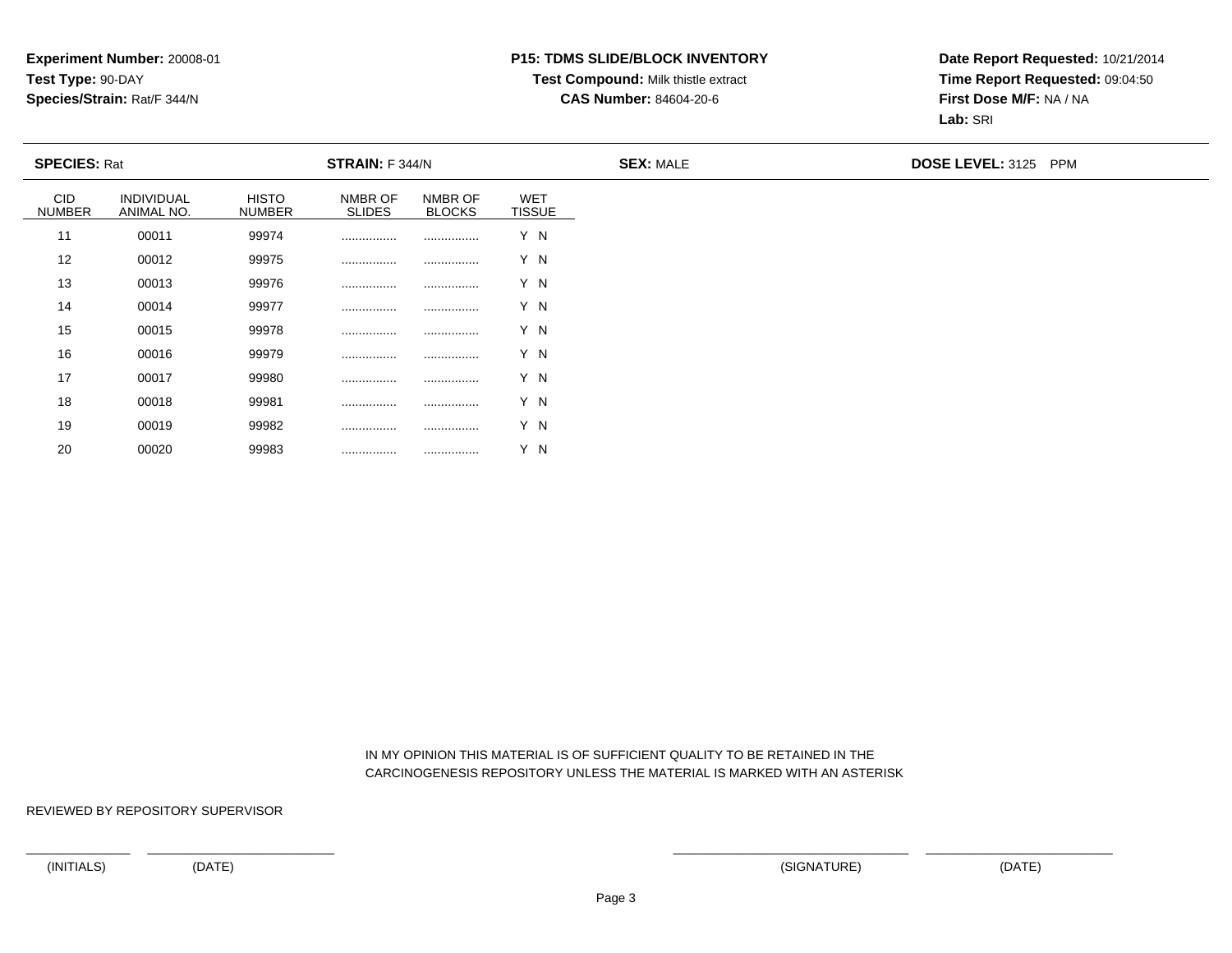### **P15: TDMS SLIDE/BLOCK INVENTORY**

# **Test Compound:** Milk thistle extract

**CAS Number:** 84604-20-6

**Date Report Requested:** 10/21/2014**Time Report Requested:** 09:04:50**First Dose M/F:** NA / NA**Lab:** SRI

| <b>SPECIES: Rat</b>         |                          |                        | STRAIN: F 344/N          |                          |                             | <b>SEX: MALE</b> | <b>DOSE LEVEL: 6250 PPM</b> |
|-----------------------------|--------------------------|------------------------|--------------------------|--------------------------|-----------------------------|------------------|-----------------------------|
| <b>CID</b><br><b>NUMBER</b> | INDIVIDUAL<br>ANIMAL NO. | HISTO<br><b>NUMBER</b> | NMBR OF<br><b>SLIDES</b> | NMBR OF<br><b>BLOCKS</b> | <b>WET</b><br><b>TISSUE</b> |                  |                             |
| 21                          | 00021                    | 99984                  |                          |                          | Y N                         |                  |                             |
| 22                          | 00022                    | 99985                  |                          |                          | Y N                         |                  |                             |
| 23                          | 00023                    | 99986                  |                          |                          | Y N                         |                  |                             |
| 24                          | 00024                    | 99987                  |                          |                          | Y N                         |                  |                             |
| 25                          | 00025                    | 99988                  |                          |                          | Y N                         |                  |                             |
| 26                          | 00026                    | 99989                  |                          |                          | Y N                         |                  |                             |
| 27                          | 00027                    | 99990                  |                          |                          | Y N                         |                  |                             |
| 28                          | 00028                    | 99991                  |                          |                          | Y N                         |                  |                             |
| 29                          | 00029                    | 99992                  | .                        |                          | Y N                         |                  |                             |

 IN MY OPINION THIS MATERIAL IS OF SUFFICIENT QUALITY TO BE RETAINED IN THECARCINOGENESIS REPOSITORY UNLESS THE MATERIAL IS MARKED WITH AN ASTERISK

REVIEWED BY REPOSITORY SUPERVISOR

30

<sup>00030</sup> <sup>99993</sup> ................ ................ Y N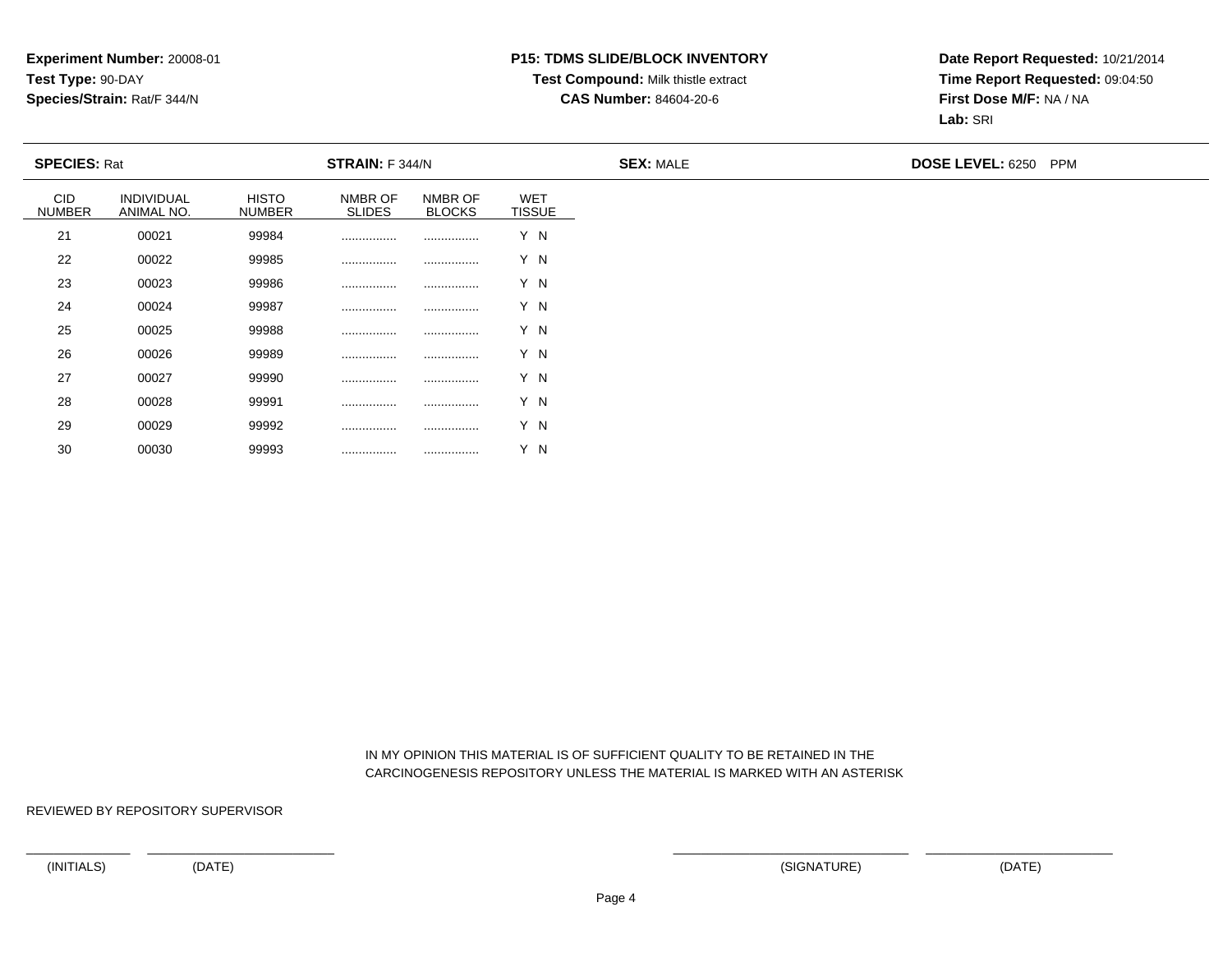### **P15: TDMS SLIDE/BLOCK INVENTORY**

# **Test Compound:** Milk thistle extract

**CAS Number:** 84604-20-6

**Date Report Requested:** 10/21/2014**Time Report Requested:** 09:04:50**First Dose M/F:** NA / NA**Lab:** SRI

| <b>SPECIES: Rat</b>         |                          |                               | STRAIN: F 344/N          |                          |                             | <b>SEX: MALE</b> | DOSE LEVEL: 12500 PPM |
|-----------------------------|--------------------------|-------------------------------|--------------------------|--------------------------|-----------------------------|------------------|-----------------------|
| <b>CID</b><br><b>NUMBER</b> | INDIVIDUAL<br>ANIMAL NO. | <b>HISTO</b><br><b>NUMBER</b> | NMBR OF<br><b>SLIDES</b> | NMBR OF<br><b>BLOCKS</b> | <b>WET</b><br><b>TISSUE</b> |                  |                       |
| 31                          | 00031                    | 99994                         |                          |                          | Y N                         |                  |                       |
| 32                          | 00032                    | 99995                         |                          |                          | Y N                         |                  |                       |
| 33                          | 00033                    | 99996                         |                          |                          | Y N                         |                  |                       |
| 34                          | 00034                    | 99997                         |                          |                          | Y N                         |                  |                       |
| 35                          | 00035                    | 99998                         |                          |                          | Y N                         |                  |                       |
| 36                          | 00036                    | 99999                         |                          |                          | Y N                         |                  |                       |
| 37                          | 00037                    | 100000                        |                          |                          | Y N                         |                  |                       |
| 38                          | 00038                    | 100001                        |                          |                          | Y N                         |                  |                       |
| 39                          | 00039                    | 100002                        |                          |                          | Y N                         |                  |                       |

 IN MY OPINION THIS MATERIAL IS OF SUFFICIENT QUALITY TO BE RETAINED IN THECARCINOGENESIS REPOSITORY UNLESS THE MATERIAL IS MARKED WITH AN ASTERISK

REVIEWED BY REPOSITORY SUPERVISOR

40

<sup>00040</sup> <sup>100003</sup> ................ ................ Y N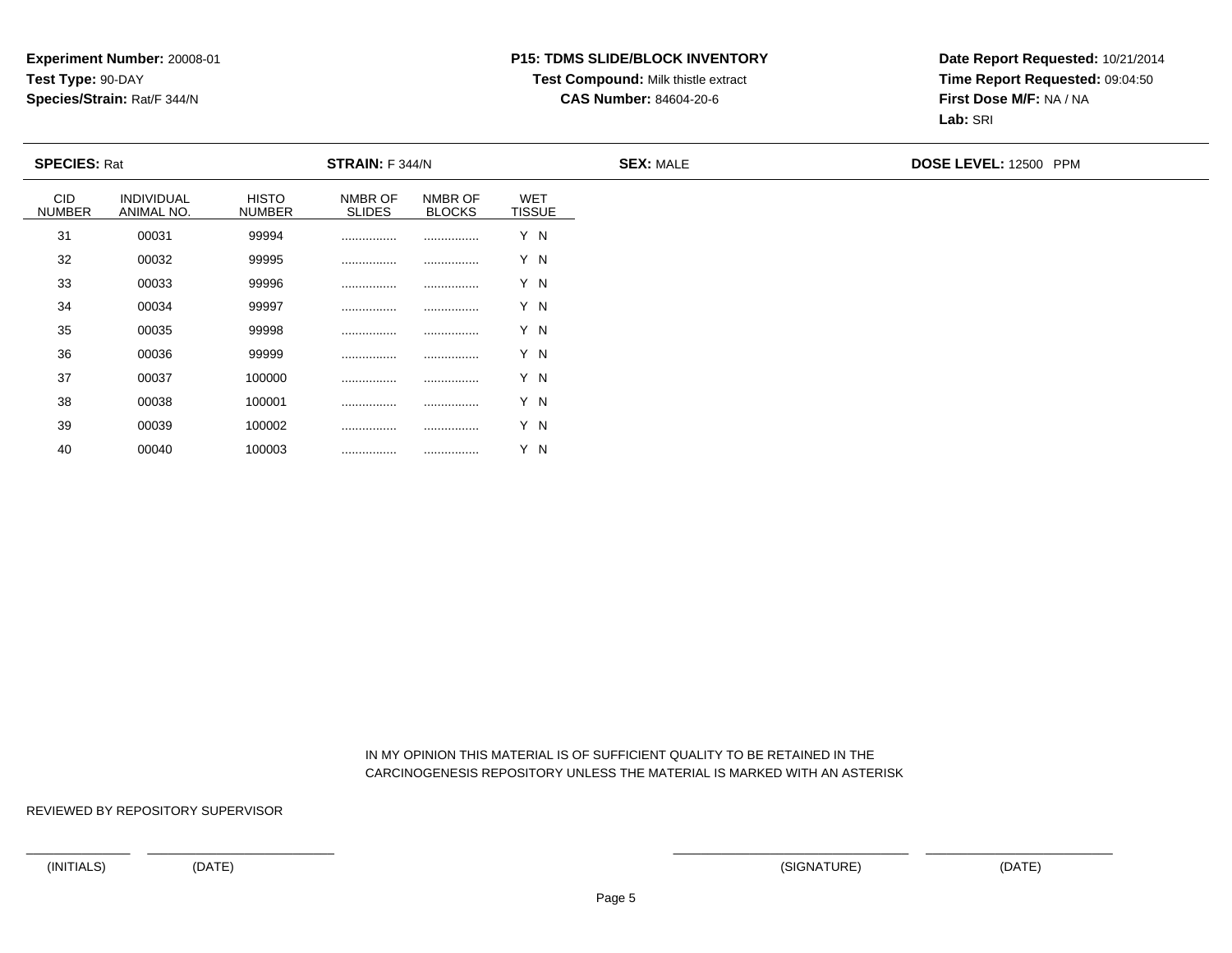### **P15: TDMS SLIDE/BLOCK INVENTORY**

## **Test Compound:** Milk thistle extract

**CAS Number:** 84604-20-6

**Date Report Requested:** 10/21/2014**Time Report Requested:** 09:04:50**First Dose M/F:** NA / NA**Lab:** SRI

| <b>SPECIES: Rat</b>  |                          |                               | STRAIN: F 344/N          |                          |                             | <b>SEX: MALE</b> | DOSE LEVEL: 25000 PPM |
|----------------------|--------------------------|-------------------------------|--------------------------|--------------------------|-----------------------------|------------------|-----------------------|
| CID<br><b>NUMBER</b> | INDIVIDUAL<br>ANIMAL NO. | <b>HISTO</b><br><b>NUMBER</b> | NMBR OF<br><b>SLIDES</b> | NMBR OF<br><b>BLOCKS</b> | <b>WET</b><br><b>TISSUE</b> |                  |                       |
| 41                   | 00041                    | 100004                        |                          |                          | Y N                         |                  |                       |
| 42                   | 00042                    | 100005                        |                          |                          | Y N                         |                  |                       |
| 43                   | 00043                    | 100006                        |                          |                          | Y N                         |                  |                       |
| 44                   | 00044                    | 100007                        |                          |                          | Y N                         |                  |                       |
| 45                   | 00045                    | 100008                        |                          |                          | Y N                         |                  |                       |
| 46                   | 00046                    | 100009                        |                          |                          | Y N                         |                  |                       |
| 47                   | 00047                    | 100010                        |                          |                          | Y N                         |                  |                       |
| 48                   | 00048                    | 100011                        |                          |                          | Y N                         |                  |                       |
| 49                   | 00049                    | 100012                        |                          |                          | Y N                         |                  |                       |

 IN MY OPINION THIS MATERIAL IS OF SUFFICIENT QUALITY TO BE RETAINED IN THECARCINOGENESIS REPOSITORY UNLESS THE MATERIAL IS MARKED WITH AN ASTERISK

REVIEWED BY REPOSITORY SUPERVISOR

50

<sup>00050</sup> <sup>100013</sup> ................ ................ Y N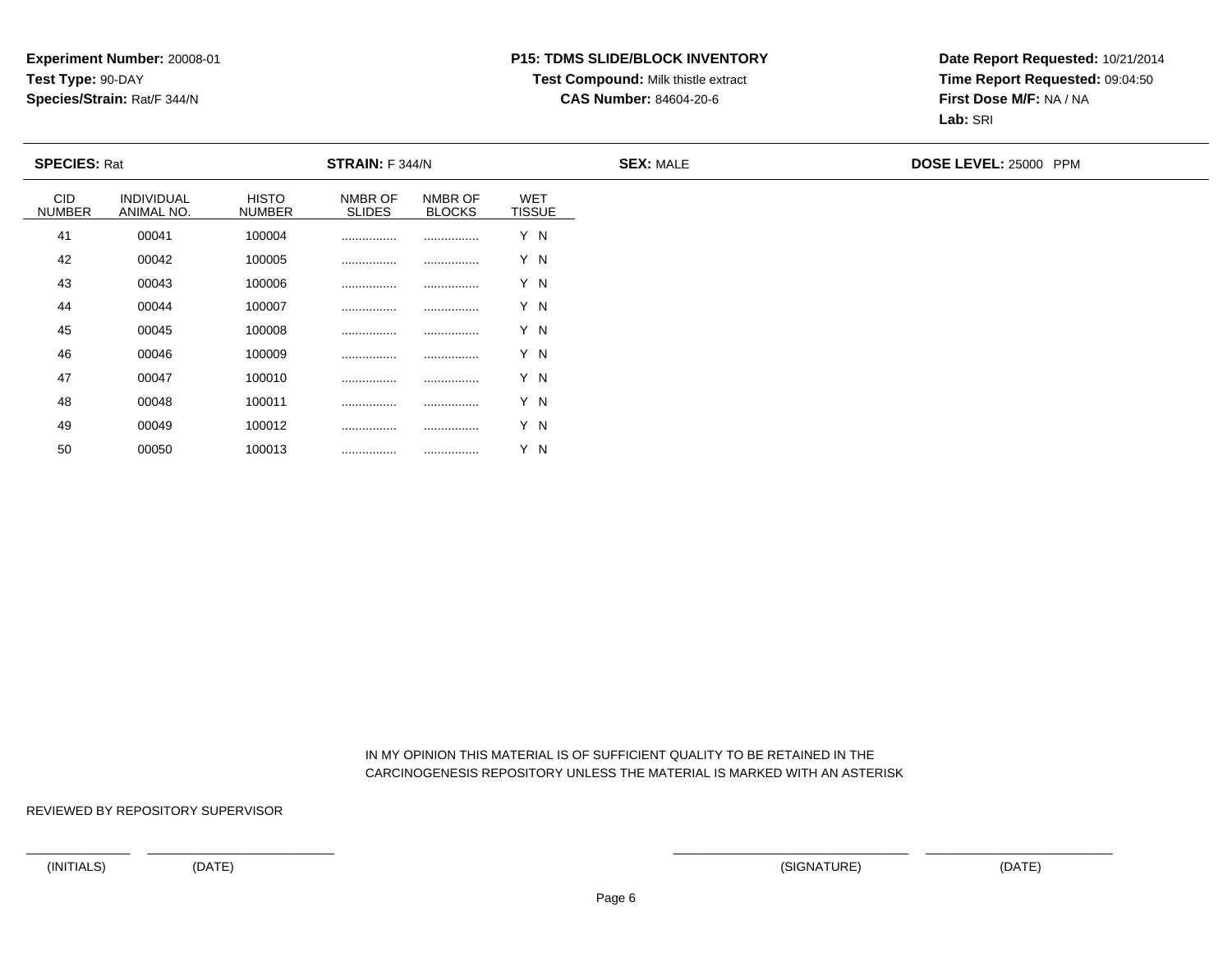### **P15: TDMS SLIDE/BLOCK INVENTORY**

### **Test Compound:** Milk thistle extract

**CAS Number:** 84604-20-6

**Date Report Requested:** 10/21/2014**Time Report Requested:** 09:04:50**First Dose M/F:** NA / NA**Lab:** SRI

| <b>SPECIES: Rat</b>  |                          |                               | <b>STRAIN:</b> F 344/N   |                          |                             | <b>SEX: MALE</b> | DOSE LEVEL: 50000 PPM |
|----------------------|--------------------------|-------------------------------|--------------------------|--------------------------|-----------------------------|------------------|-----------------------|
| CID<br><b>NUMBER</b> | INDIVIDUAL<br>ANIMAL NO. | <b>HISTO</b><br><b>NUMBER</b> | NMBR OF<br><b>SLIDES</b> | NMBR OF<br><b>BLOCKS</b> | <b>WET</b><br><b>TISSUE</b> |                  |                       |
| 51                   | 00051                    | 100014                        |                          |                          | Y N                         |                  |                       |
| 52                   | 00052                    | 100015                        |                          |                          | Y N                         |                  |                       |
| 53                   | 00053                    | 100016                        |                          |                          | Y N                         |                  |                       |
| 54                   | 00054                    | 100017                        |                          |                          | Y N                         |                  |                       |
| 55                   | 00055                    | 100018                        |                          |                          | Y N                         |                  |                       |
| 56                   | 00056                    | 100019                        |                          |                          | Y N                         |                  |                       |
| 57                   | 00057                    | 100020                        |                          |                          | Y N                         |                  |                       |
| 58                   | 00058                    | 100021                        |                          |                          | Y N                         |                  |                       |
| 59                   | 00059                    | 100022                        |                          |                          | Y N                         |                  |                       |

 IN MY OPINION THIS MATERIAL IS OF SUFFICIENT QUALITY TO BE RETAINED IN THECARCINOGENESIS REPOSITORY UNLESS THE MATERIAL IS MARKED WITH AN ASTERISK

REVIEWED BY REPOSITORY SUPERVISOR

60

<sup>00060</sup> <sup>100023</sup> ................ ................ Y N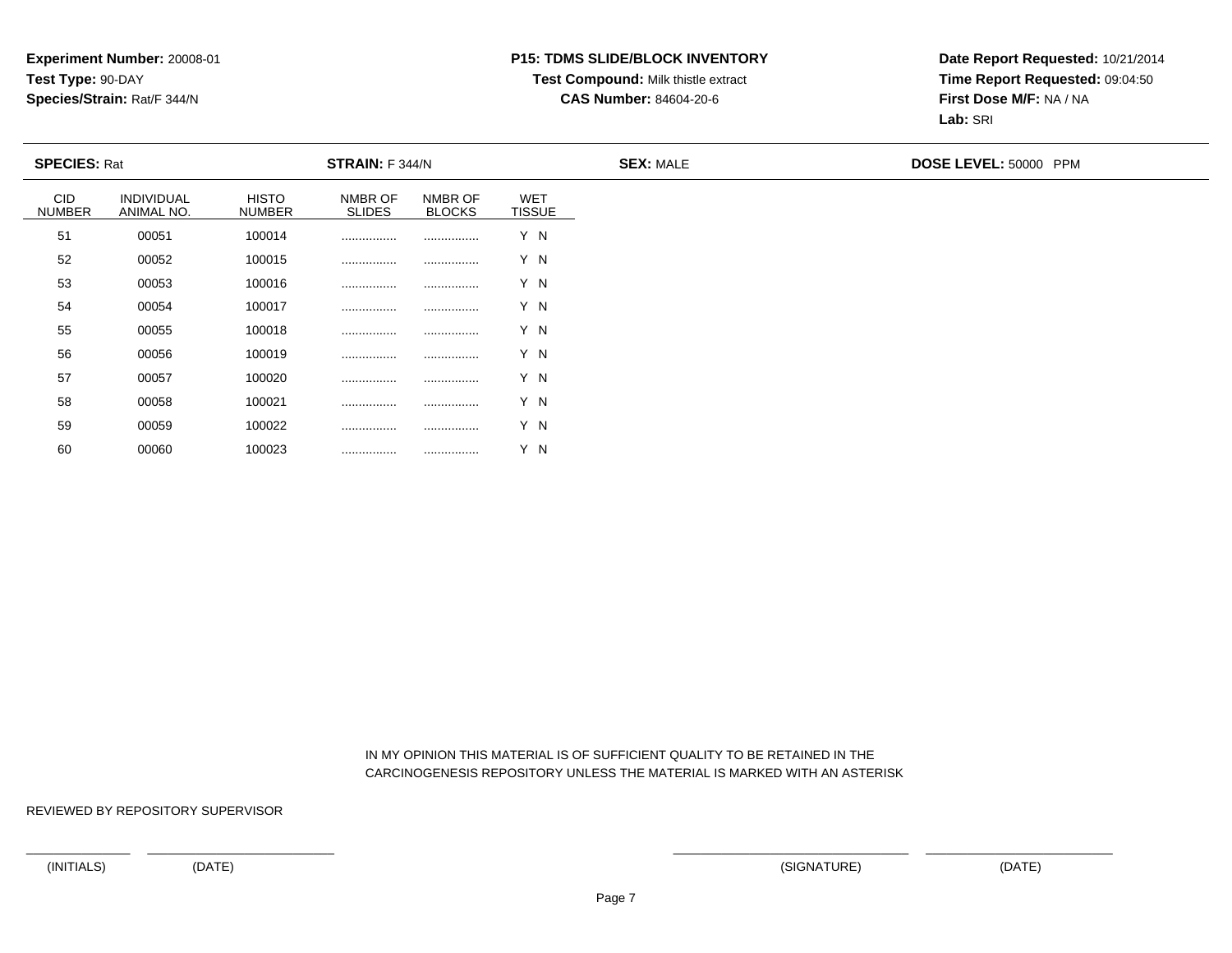#### **P15: TDMS SLIDE/BLOCK INVENTORY**

#### **Test Compound:** Milk thistle extract

**CAS Number:** 84604-20-6

**Date Report Requested:** 10/21/2014**Time Report Requested:** 09:04:50**First Dose M/F:** NA / NA**Lab:** SRI

| <b>SPECIES: Rat</b>         |                          |                               | <b>STRAIN:</b> F 344/N   |                          |                             | <b>SEX: FEMALE</b> | <b>DOSE LEVEL: 0</b> | <b>PPM</b> |
|-----------------------------|--------------------------|-------------------------------|--------------------------|--------------------------|-----------------------------|--------------------|----------------------|------------|
| <b>CID</b><br><b>NUMBER</b> | INDIVIDUAL<br>ANIMAL NO. | <b>HISTO</b><br><b>NUMBER</b> | NMBR OF<br><b>SLIDES</b> | NMBR OF<br><b>BLOCKS</b> | <b>WET</b><br><b>TISSUE</b> |                    |                      |            |
| 61                          | 00061                    | 100024                        |                          |                          | Y N                         |                    |                      |            |
| 62                          | 00062                    | 100025                        |                          |                          | Y N                         |                    |                      |            |
| 63                          | 00063                    | 100026                        |                          |                          | Y N                         |                    |                      |            |
| 64                          | 00064                    | 100027                        |                          |                          | Y N                         |                    |                      |            |
| 65                          | 00065                    | 100028                        |                          |                          | Y N                         |                    |                      |            |
| 66                          | 00066                    | 100029                        |                          |                          | Y N                         |                    |                      |            |
| 67                          | 00067                    | 100030                        |                          |                          | Y N                         |                    |                      |            |
| 68                          | 00068                    | 100031                        |                          |                          | Y N                         |                    |                      |            |
| 69                          | 00069                    | 100032                        |                          |                          | Y N                         |                    |                      |            |

 IN MY OPINION THIS MATERIAL IS OF SUFFICIENT QUALITY TO BE RETAINED IN THECARCINOGENESIS REPOSITORY UNLESS THE MATERIAL IS MARKED WITH AN ASTERISK

REVIEWED BY REPOSITORY SUPERVISOR

70

<sup>00070</sup> <sup>100033</sup> ................ ................ Y N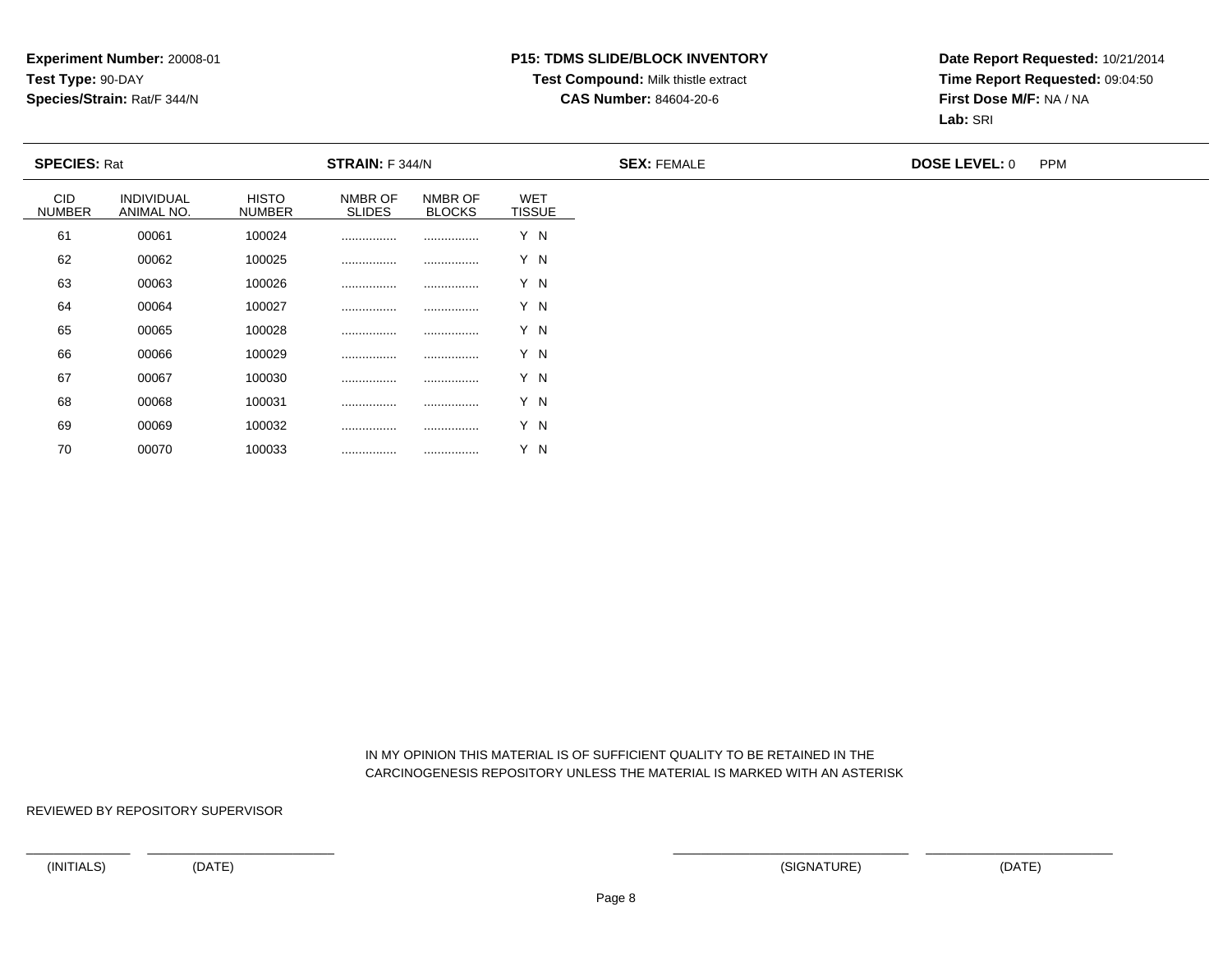### **P15: TDMS SLIDE/BLOCK INVENTORY**

## **Test Compound:** Milk thistle extract

**CAS Number:** 84604-20-6

**Date Report Requested:** 10/21/2014**Time Report Requested:** 09:04:50**First Dose M/F:** NA / NA**Lab:** SRI

| <b>SPECIES: Rat</b>         |                                 |                               | STRAIN: F 344/N          |                          |                             | <b>SEX: FEMALE</b> | <b>DOSE LEVEL: 3125 PPM</b> |
|-----------------------------|---------------------------------|-------------------------------|--------------------------|--------------------------|-----------------------------|--------------------|-----------------------------|
| <b>CID</b><br><b>NUMBER</b> | <b>INDIVIDUAL</b><br>ANIMAL NO. | <b>HISTO</b><br><b>NUMBER</b> | NMBR OF<br><b>SLIDES</b> | NMBR OF<br><b>BLOCKS</b> | <b>WET</b><br><b>TISSUE</b> |                    |                             |
| 71                          | 00071                           | 100034                        |                          |                          | Y N                         |                    |                             |
| 72                          | 00072                           | 100035                        |                          |                          | Y N                         |                    |                             |
| 73                          | 00073                           | 100036                        |                          |                          | Y N                         |                    |                             |
| 74                          | 00074                           | 100037                        |                          |                          | Y N                         |                    |                             |
| 75                          | 00075                           | 100038                        |                          |                          | Y N                         |                    |                             |
| 76                          | 00076                           | 100039                        |                          |                          | Y N                         |                    |                             |
| 77                          | 00077                           | 100040                        |                          |                          | Y N                         |                    |                             |
| 78                          | 00078                           | 100041                        |                          |                          | Y N                         |                    |                             |
| 79                          | 00079                           | 100042                        |                          |                          | Y N                         |                    |                             |

 IN MY OPINION THIS MATERIAL IS OF SUFFICIENT QUALITY TO BE RETAINED IN THECARCINOGENESIS REPOSITORY UNLESS THE MATERIAL IS MARKED WITH AN ASTERISK

REVIEWED BY REPOSITORY SUPERVISOR

<sup>00080</sup> <sup>100043</sup> ................ ................ Y N

80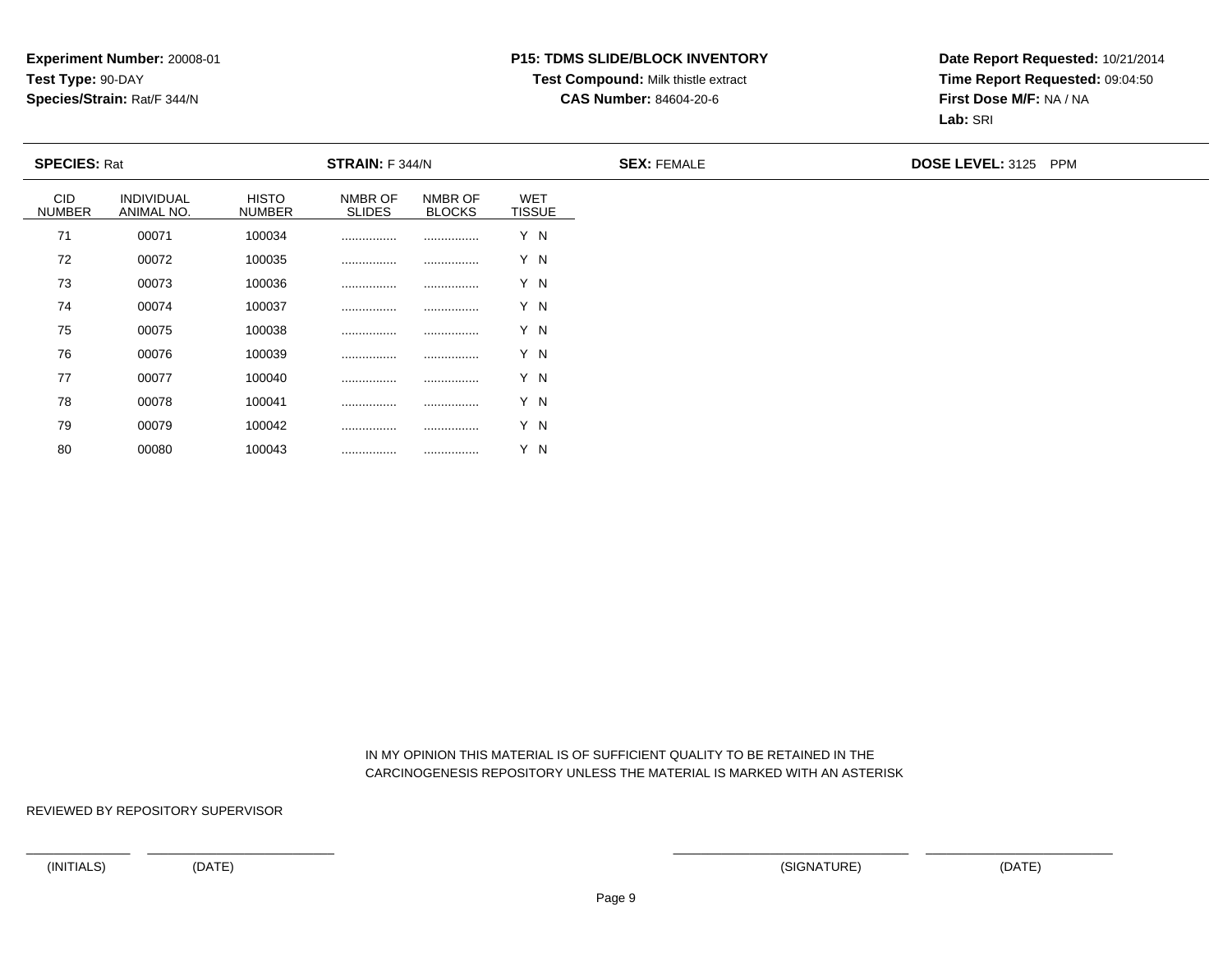#### **P15: TDMS SLIDE/BLOCK INVENTORY**

### **Test Compound:** Milk thistle extract

**CAS Number:** 84604-20-6

**Date Report Requested:** 10/21/2014**Time Report Requested:** 09:04:50**First Dose M/F:** NA / NA**Lab:** SRI

| <b>SPECIES: Rat</b>         |                          |                               | STRAIN: F 344/N          |                          |                             | <b>SEX: FEMALE</b> | DOSE LEVEL: 6250 PPM |
|-----------------------------|--------------------------|-------------------------------|--------------------------|--------------------------|-----------------------------|--------------------|----------------------|
| <b>CID</b><br><b>NUMBER</b> | INDIVIDUAL<br>ANIMAL NO. | <b>HISTO</b><br><b>NUMBER</b> | NMBR OF<br><b>SLIDES</b> | NMBR OF<br><b>BLOCKS</b> | <b>WET</b><br><b>TISSUE</b> |                    |                      |
| 81                          | 00081                    | 100044                        |                          |                          | Y N                         |                    |                      |
| 82                          | 00082                    | 100045                        |                          |                          | Y N                         |                    |                      |
| 83                          | 00083                    | 100046                        |                          |                          | Y N                         |                    |                      |
| 84                          | 00084                    | 100047                        |                          |                          | Y N                         |                    |                      |
| 85                          | 00085                    | 100048                        |                          |                          | Y N                         |                    |                      |
| 86                          | 00086                    | 100049                        |                          |                          | Y N                         |                    |                      |
| 87                          | 00087                    | 100050                        |                          |                          | Y N                         |                    |                      |
| 88                          | 00088                    | 100051                        |                          |                          | Y N                         |                    |                      |
| 89                          | 00089                    | 100052                        |                          |                          | Y N                         |                    |                      |

 IN MY OPINION THIS MATERIAL IS OF SUFFICIENT QUALITY TO BE RETAINED IN THECARCINOGENESIS REPOSITORY UNLESS THE MATERIAL IS MARKED WITH AN ASTERISK

REVIEWED BY REPOSITORY SUPERVISOR

<sup>00090</sup> <sup>100053</sup> ................ ................ Y N

90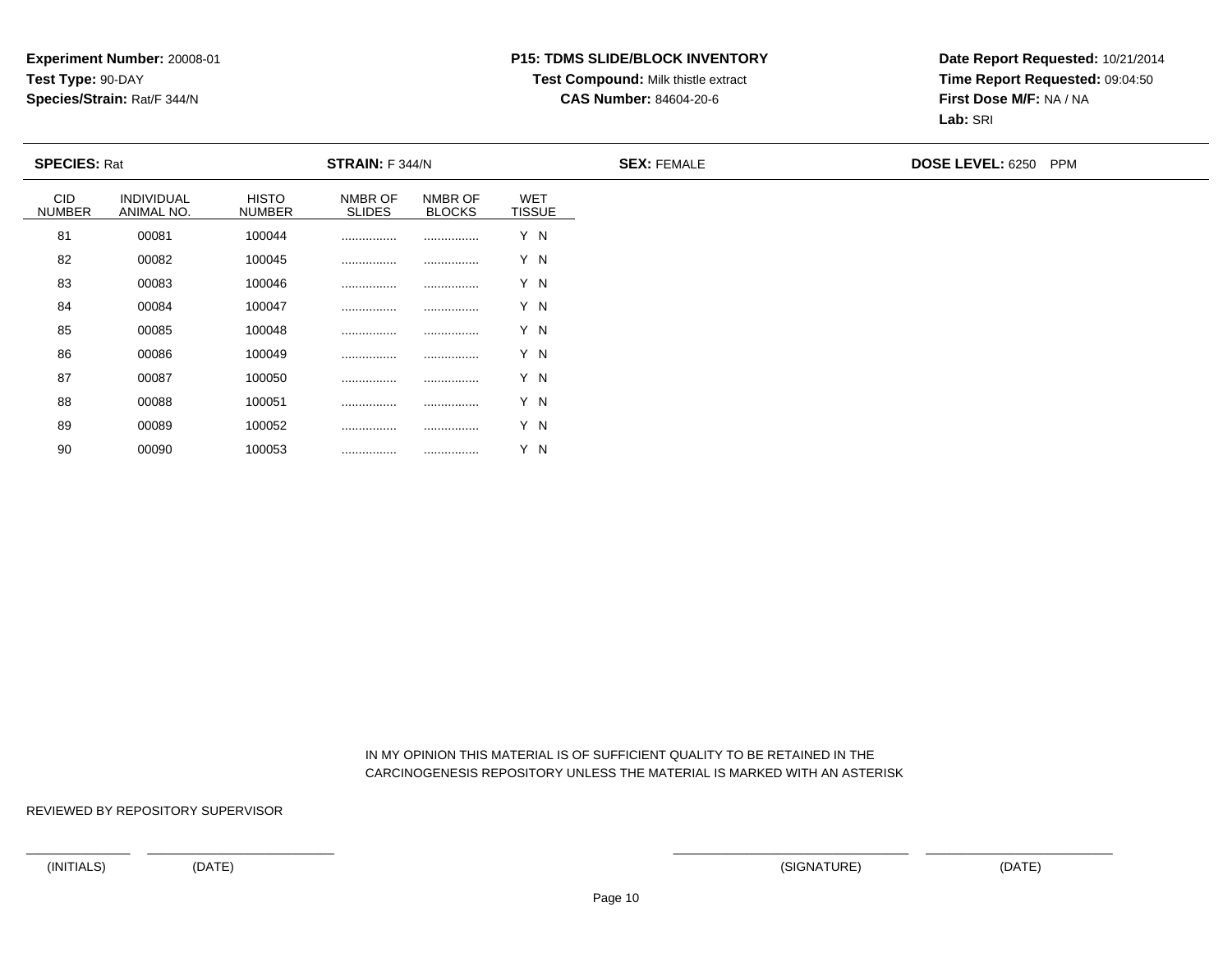### **P15: TDMS SLIDE/BLOCK INVENTORY**

## **Test Compound:** Milk thistle extract

**CAS Number:** 84604-20-6

**Date Report Requested:** 10/21/2014**Time Report Requested:** 09:04:50**First Dose M/F:** NA / NA**Lab:** SRI

|                             | <b>SPECIES: Rat</b><br>STRAIN: F 344/N |                               |                          |                          | <b>SEX: FEMALE</b>          | DOSE LEVEL: 12500 PPM |  |
|-----------------------------|----------------------------------------|-------------------------------|--------------------------|--------------------------|-----------------------------|-----------------------|--|
| <b>CID</b><br><b>NUMBER</b> | <b>INDIVIDUAL</b><br>ANIMAL NO.        | <b>HISTO</b><br><b>NUMBER</b> | NMBR OF<br><b>SLIDES</b> | NMBR OF<br><b>BLOCKS</b> | <b>WET</b><br><b>TISSUE</b> |                       |  |
| 91                          | 00091                                  | 100054                        |                          |                          | Y N                         |                       |  |
| 92                          | 00092                                  | 100055                        |                          |                          | Y N                         |                       |  |
| 93                          | 00093                                  | 100056                        |                          |                          | Y N                         |                       |  |
| 94                          | 00094                                  | 100057                        |                          |                          | Y N                         |                       |  |
| 95                          | 00095                                  | 100058                        |                          |                          | Y N                         |                       |  |
| 96                          | 00096                                  | 100059                        |                          |                          | Y N                         |                       |  |
| 97                          | 00097                                  | 100060                        |                          |                          | Y N                         |                       |  |
| 98                          | 00098                                  | 100061                        |                          |                          | Y N                         |                       |  |
| 99                          | 00099                                  | 100062                        |                          |                          | Y N                         |                       |  |

 IN MY OPINION THIS MATERIAL IS OF SUFFICIENT QUALITY TO BE RETAINED IN THECARCINOGENESIS REPOSITORY UNLESS THE MATERIAL IS MARKED WITH AN ASTERISK

REVIEWED BY REPOSITORY SUPERVISOR

<sup>00100</sup> <sup>100063</sup> ................ ................ Y N

100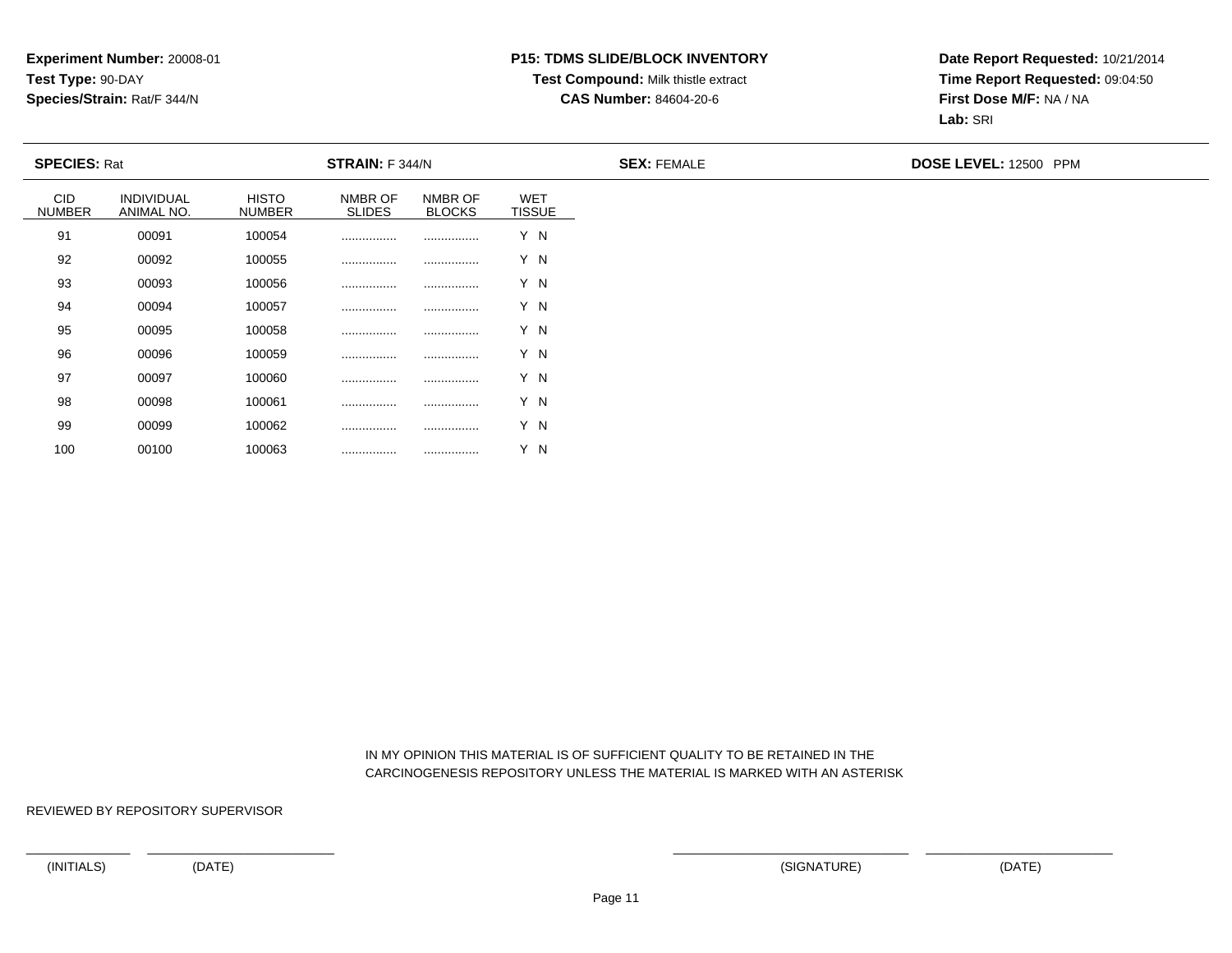#### **P15: TDMS SLIDE/BLOCK INVENTORY**

### **Test Compound:** Milk thistle extract

**CAS Number:** 84604-20-6

**Date Report Requested:** 10/21/2014**Time Report Requested:** 09:04:50**First Dose M/F:** NA / NA**Lab:** SRI

|                      | <b>SPECIES: Rat</b><br>STRAIN: F 344/N |                        |                          |                          | <b>SEX: FEMALE</b>          | DOSE LEVEL: 25000 PPM |  |
|----------------------|----------------------------------------|------------------------|--------------------------|--------------------------|-----------------------------|-----------------------|--|
| CID<br><b>NUMBER</b> | <b>INDIVIDUAL</b><br>ANIMAL NO.        | HISTO<br><b>NUMBER</b> | NMBR OF<br><b>SLIDES</b> | NMBR OF<br><b>BLOCKS</b> | <b>WET</b><br><b>TISSUE</b> |                       |  |
| 101                  | 00101                                  | 100064                 |                          |                          | Y N                         |                       |  |
| 102                  | 00102                                  | 100065                 |                          |                          | Y N                         |                       |  |
| 103                  | 00103                                  | 100066                 |                          |                          | Y N                         |                       |  |
| 104                  | 00104                                  | 100067                 |                          |                          | Y N                         |                       |  |
| 105                  | 00105                                  | 100068                 |                          |                          | Y N                         |                       |  |
| 106                  | 00106                                  | 100069                 |                          |                          | Y N                         |                       |  |
| 107                  | 00107                                  | 100070                 |                          |                          | Y N                         |                       |  |
| 108                  | 00108                                  | 100071                 |                          |                          | Y N                         |                       |  |
| 109                  | 00109                                  | 100072                 |                          |                          | Y N                         |                       |  |

 IN MY OPINION THIS MATERIAL IS OF SUFFICIENT QUALITY TO BE RETAINED IN THECARCINOGENESIS REPOSITORY UNLESS THE MATERIAL IS MARKED WITH AN ASTERISK

REVIEWED BY REPOSITORY SUPERVISOR

<sup>00110</sup> <sup>100073</sup> ................ ................ Y N

110